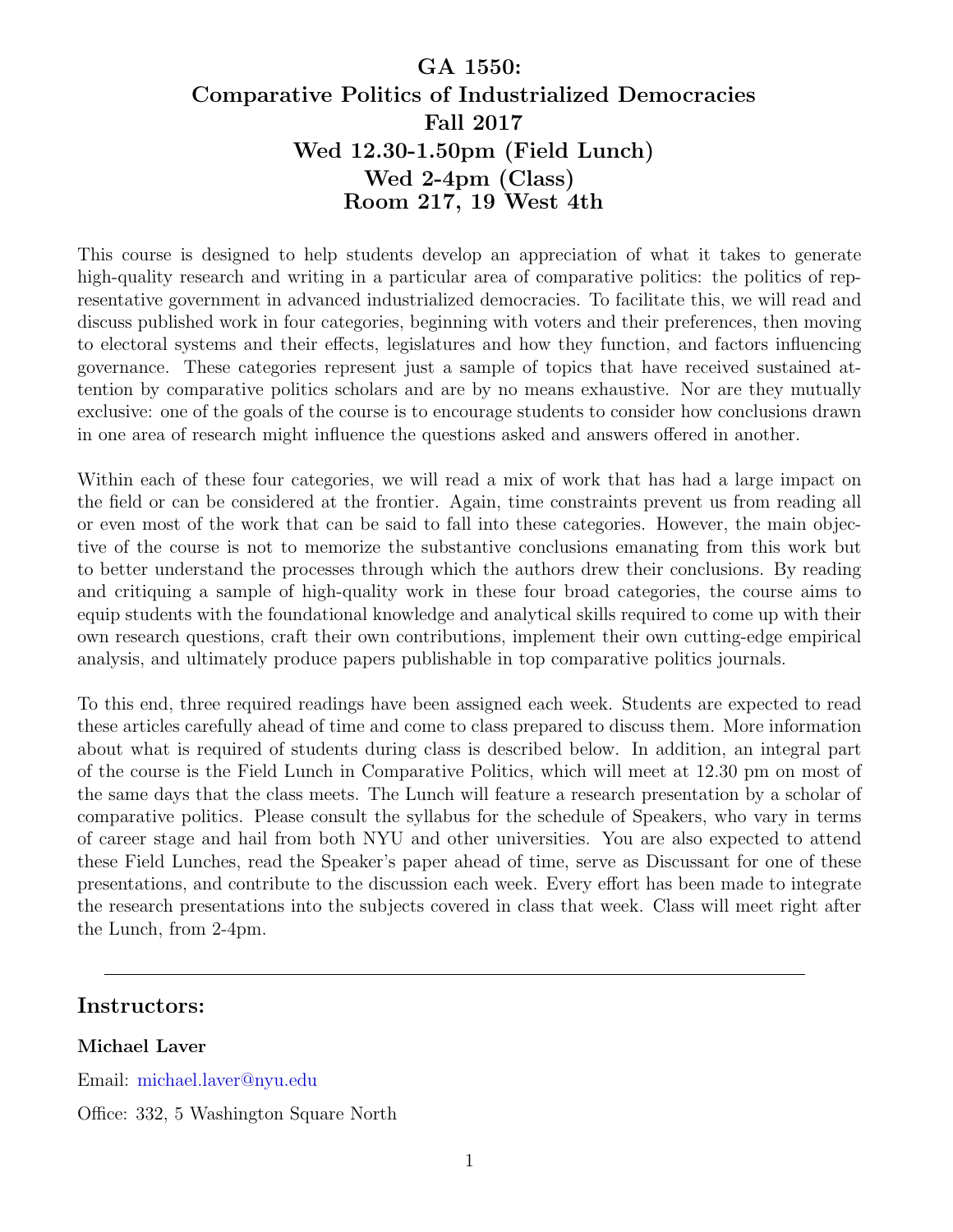Office Hours: Monday 11am-12pm

### Amy Catalinac

Email: [amy.catalinac@nyu.edu](mailto:amy.catalinac@nyu.edu)

Office: 315, 19 West 4th St.

Office Hours: Tues 2-4pm.

# Course Requirements:

### 1. Participation (20%)

Your participation is an integral part of this course. You are expected to come to the Field Lunch having already read the paper, which will be posted on the course website approximately a week ahead of time. You are also expected to come to class each week having read the required readings ahead of time, which will also be posted on the course website. During both the Lunch and the class, you are expected to contribute to the discussion in a way that demonstrates you have read the material and given serious thought to it. In addition, you will serve as Discussant for one of the research presentations. In the weeks in which you have written a referee report on one of the readings, you are also expected to prepare a brief presentation (of no more than 15 minutes) with slides on that reading in class. If you must miss a session for illness or another legitimate reason, please inform us ahead of time. We may ask you to submit a page of written notes on the assigned material for that week.

#### 2. Three Referee Reports (30%)

The second requirement of this course are the three referee reports you are expected to write, each pertaining to a reading in a different week. You will thus write referee reports in three different weeks, one of which has to be completed by the week of November 6. Your referee reports will be due on the Monday of the week in which we are discussing that particular article in class (for example, if you are reviewing an article that we are scheduled to discuss on Wednesday September 20, your referee report will be due to me on Monday September 18). You may submit these to us by email (please send it to both of us).

In your referee report, you will be asked to treat the article as if it had been submitted to a journal and you have been asked to review it. You will need to read it very thoroughly and you may also need to acquaint yourself with other literature in that area. Your report should evaluate the contribution of the paper and the methodological rigor with which the goals it set were achieved. You will need to assess the paper's weaknesses (whether in contribution, substance, or methodological rigor) and decide whether you believe the author should be offered the opportunity to address those weaknesses or they constitute a hurdle too large to overcome. In composing your report, it may be useful to consult referee instructions issued by general comparative politics journals.

We will divide up the readings in the first session (September 6). Thus, please come to this session with at least six articles in different weeks that you would be happy to write a referee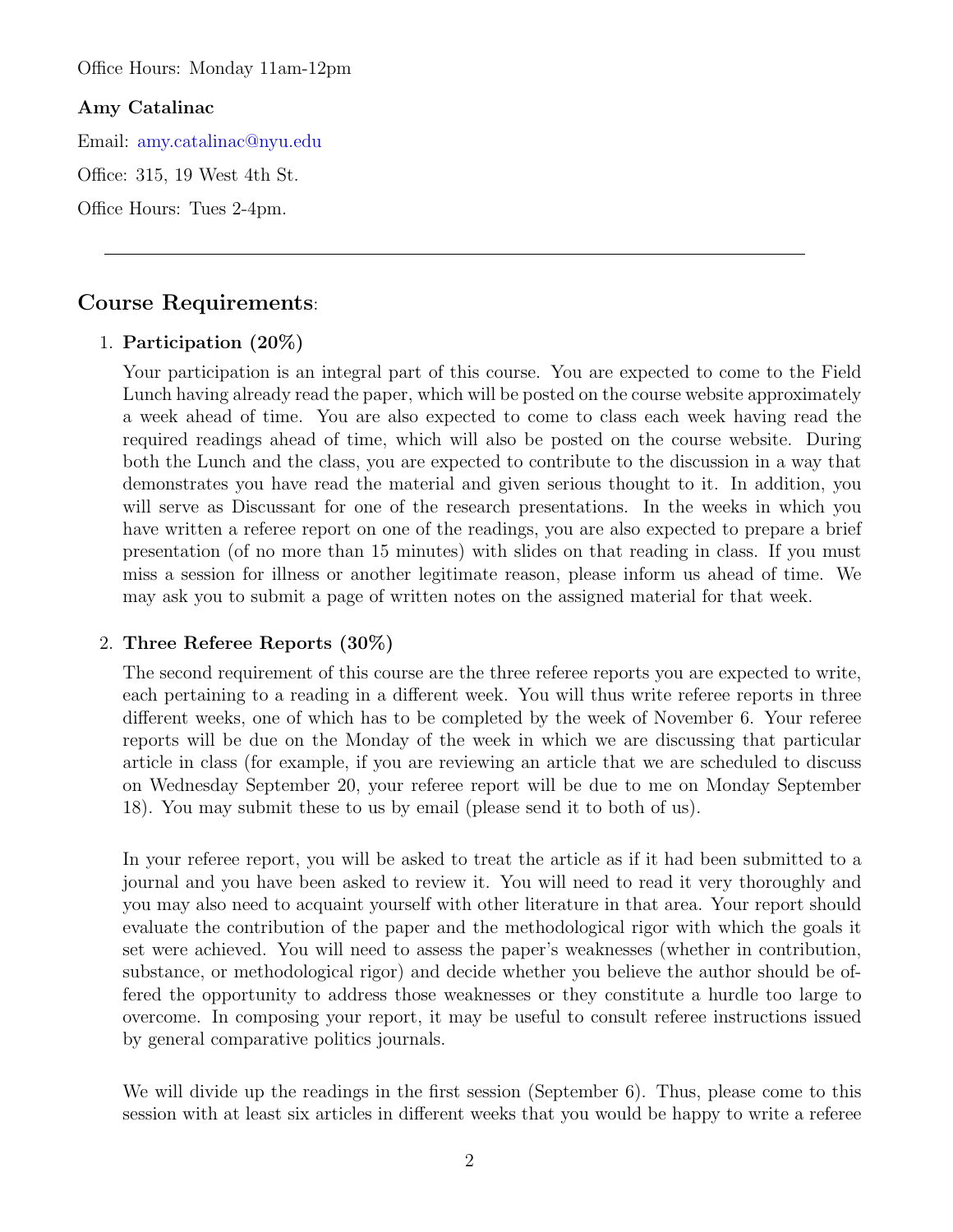report for. If you cannot attend this session, please email me ahead of time with at least six articles that you would be happy reviewing.

# 3. Final Paper (50%)

You will also write a final research paper on one of the topics covered, broadly construed. The key requirement is that the paper adopt the "comparative method": that is, it should not be a purely theoretical paper, nor should it describe a single political system or be based on a single case. You should view your paper as the first draft of something that could, after much more time and effort has been expended on it, become a published paper of comparable quality to any one of the articles we have read. You should set yourselves the highest standards and find a topic upon which you are prepared to make a substantial investment of time, effort and creative energy. This paper is not intended as a tiresome hoop through which you have to jump, but as an integral part of the portfolio of work you will develop during your time as a graduate student.

Finding a precise, relevant, challenging, yet feasible substantive question is one of the most difficult tasks facing any political scientist. You ought to start thinking about your final paper immediately, guided by your substantive interests, intuitions and background knowledge as well as the talents you can bring to bear on the work, all of which you should exploit to the fullest extent. Questions will emerge on your agenda as you read other people's work with a critical eye, always looking for theoretical and empirical weaknesses, always alert to ways in which arguments could be better constructed, or empirical evidence better collected, marshaled and analyzed.

Your paper's structure should conform to current standards in the field. To this end, it must contain the following six sections:

- (a) Motivation: why is answering your question important?
- (b) Background/context: have other people already tried to answer this question? If so, what theories have they drawn on, what answers have they given, and why are those answers invalid or incomplete?
- (c) Theoretical expectations/hypotheses: describe your own theoretical approach. Use this to deduce precise empirical observations or hypotheses that can be tested with data.
- (d) Data: consider the kind of data that would provide the very best test of your hypotheses, if you had access to it. If such data are unavailable (as is usually the case), consider whether other data sets could provide a credible test of your hypotheses. If no suitable data exists, specify a feasible research project that would gather the required evidence.
- (e) Method/analysis: draw clear inferences about what your data tell you about your hypotheses and thus about the research question that motivates your project.
- (f) Conclusion: What conclusions have you been able to draw from your research? Under what conditions might your conclusions not be warranted? What relevance do your conclusions hold for existing work in the field? Has your research raised new questions for others to answer?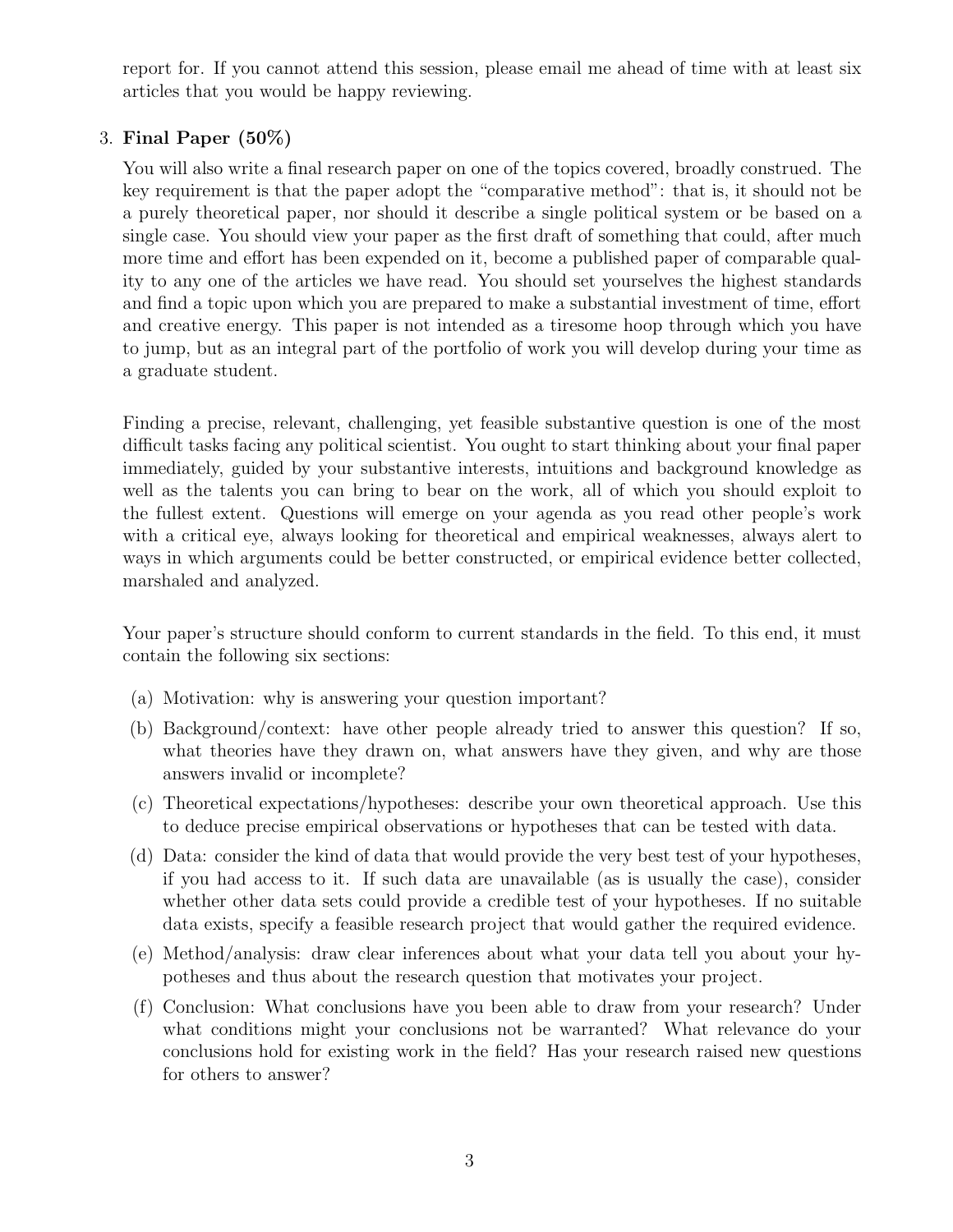Your paper should not exceed 25 pages double-spaced. It is due to us via email on December 13 and will count for 50% of your grade. In preparation for this, you will also submit a 500-word paper prospectus to us via email on November 13. In this, you will describe the question you will try to answer in your paper, explain why this question is important, and sketch out your answers to (b) through (d) above. There will be a substantial penalty for late work, so please place these dates on your calendar and treat them as fixed. Please consult the [NYU Citation Guide](http://guides.nyu.edu/c.php?g=276562&p=1844734) for information about the referencing style you will need to use, which is the Chicago author-date system, and for general information on how to properly cite sources.

# Grade Breakdown:

# Important Dates:

| (At Least) One Referee Report Due  Week Beginning November 6 |  |
|--------------------------------------------------------------|--|
| Break due to Thanksgiving  Wednesday, November 22            |  |
|                                                              |  |
|                                                              |  |
|                                                              |  |

# COURSE OUTLINE

### September 6: Introduction

This is an organizational meeting. We will cover the goals of the course; assign discussants for the Lunches; and assign readings for the referee reports. Please come with at least six readings pertaining to four different weeks that you would be happy to provide a referee report for. There is no assigned reading.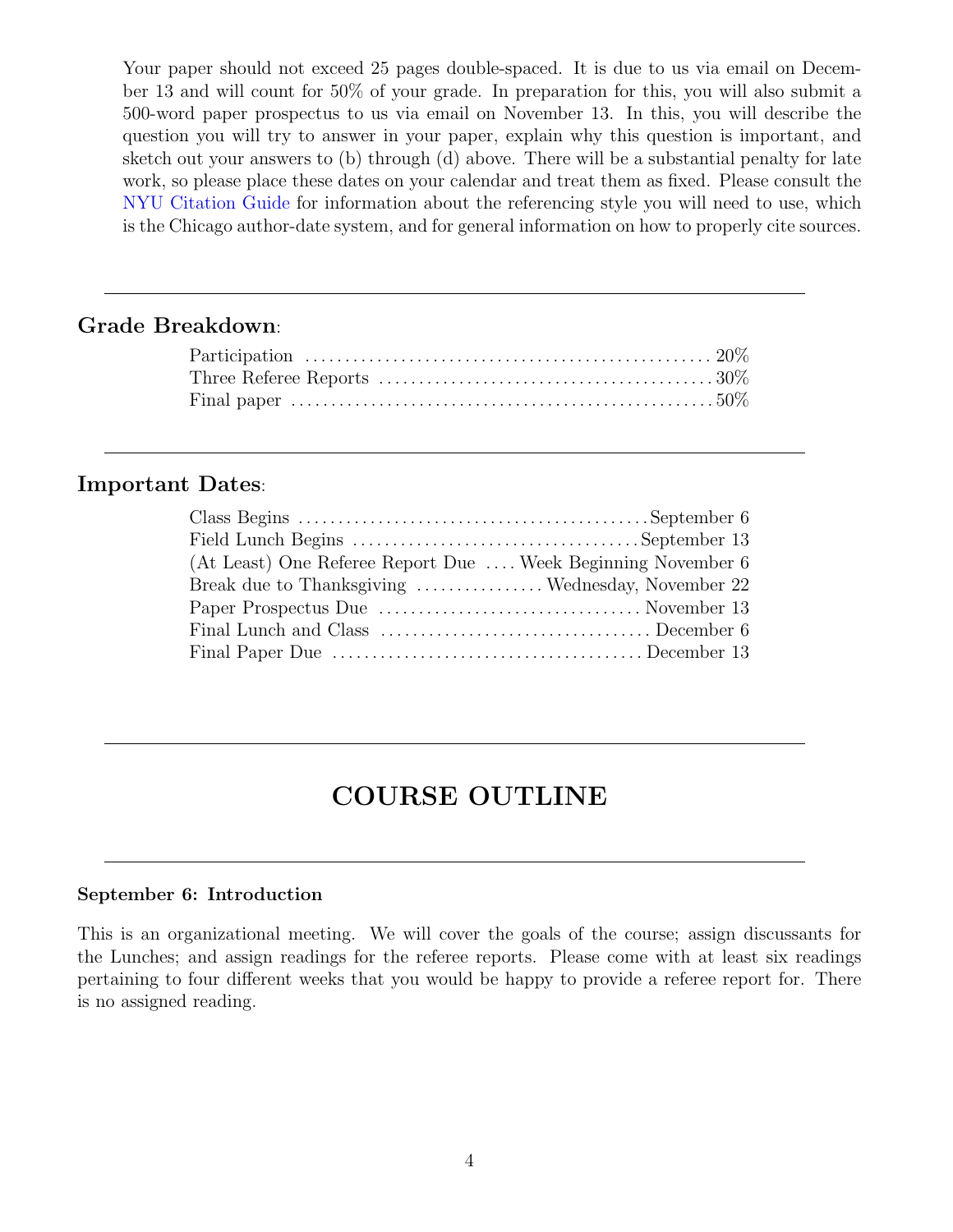### PART I: VOTERS AND THEIR PREFERENCES

#### September 13: Policy Preferences

Special Session: instead of a Field Lunch, we are going to go through the process that resulted in the acceptance of a comparative politics paper in a top journal, paying particular attention to the referee reports and authors' responses to these. In preparation, please read all the files in the folder entitled "Laver Crowdsourcing" on the course website.

- Orit Kedar. When Moderate Voters Prefer Extreme Parties: Policy Balancing in Parliamentary Elections. American Political Science Review, 99:185–99, 2005.
- Lawrence Ezrow and Georgios Xezonakis. Citizen satisfaction with democracy and parties policy offerings. Comparative Political Studies, 44(9):1152–1178, 2011.
- Torben Iversen and David Soskice. Information, inequality, and mass polarization. Comparative Political Studies, 48(13):1781–1813, 2015.

#### [Maria presenting]

Background and supplementary reading:

- Stuart Elaine Macdonald, George Rabinowitz, and Ola Listhaug. On Attempting to Rehabilitate the Proximity Model: Sometimes the Patient Just Can't Be Helped. The Journal of Politics, 60(3):653–90, 1998.
- Stephen A. Jessee. Spatial Voting in the 2004 Presidential Election. American Political Science Review, 103(1):59–81, 2009.
- James F. Adams, Samuel Merrill, and Bernard Grofman. A Unified Theory of Party Competition: A Cross-National Analysis Integrating Spatial and Behavioral Factors. Cambridge University Press, Cambridge, 2005.
- Raymond M. Duch, Jeff B. May, and David A. Armstrong II. Coalition-directed Voting in Multiparty Democracies. The American Political Science Review, 104(4):698–719, 2010.
- James Adams, Lawrence Ezrow, and Zeynep Somer-Topcu. Is Anybody Listening? Evidence That Voters Do Not Respond to European Parties' Policy Statements During Elections. American Journal of Political Science, 55(2):370–382, 2011.
- Michael Tomz and Robert P Van Houweling. Candidate Positioning and Voter Choice. American Political Science Review, 102(3), 2008.
- Eric Belanger and Bonnie D. Meguid. Issue salience, issue ownership, and issue-based vote choice. Electoral Studies, 27:477–491, 2008.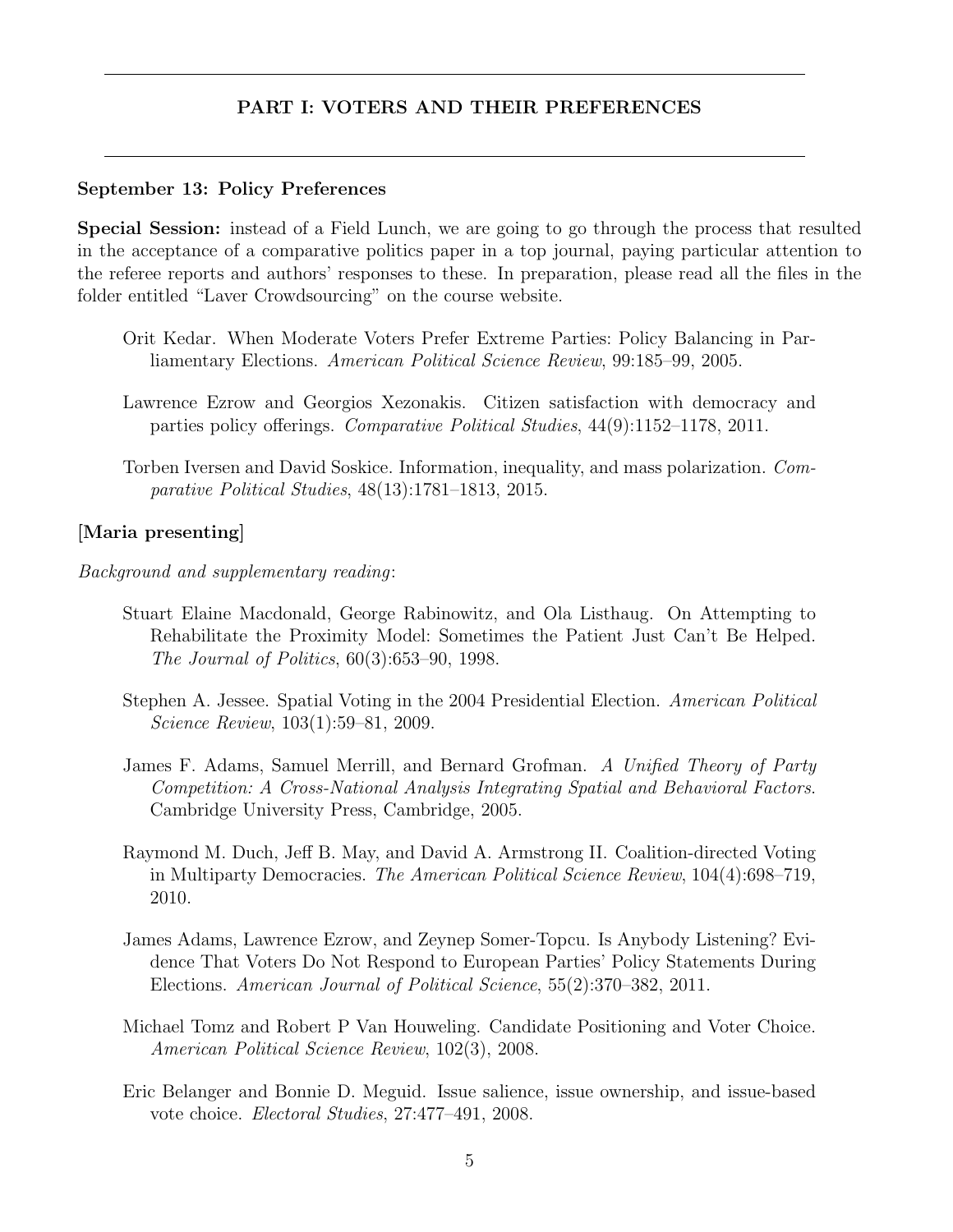#### September 20: Valence

Field Lunch: "Tournaments, Prizes, and Political Support: Explaining LDP Dominance in Japanese House of Representatives Elections, 1980-2012", Amy Catalinac, Bruce Bueno de Mesquita, and Alastair Smith (NYU).[Discussant: Kyuwon]

#### [Francis presenting]

Michael Clark and Debra Leiter. Does the Ideological Dispersion of Parties Mediate the Electoral Impact of Valence? A Cross-National Study of Party Support in Nine Western European Democracies. Comparative Political Studies, 47(2):171–202, 2013.

#### [Athena presenting]

Walter J. Stone and Elizabeth N. Simas. Candidate Valence and Ideological Positions in U.S. House Elections. American Journal of Political Science, 54(2):371–388, 2010.

#### [Anna presenting]

#### Background and supplementary reading:

- Stephen Ansolabehere and James M. Snyder. Valence politics and equilibrium in spatial election models. Public Choice, 103:327–36, 2000.
- Norman Schofield. A Valence Model of Political Competition in Britain: 1992-1997. Electoral Studies, 24(3):347–370, 2005.
- Michael Clark. Valence and electoral outcomes in Western Europe, 19761998. Electoral Studies, 28():111–122, 2009.

#### September 27: Components in the Calculus of Voting

Field Lunch: "How Autocrats Manipulate Economic News: Evidence from Russia's State-Controlled Television", Arturas Rozenas and Denis Stukal, NYU. [Discussant: Trellace]

Raymond M. Duch and Randolph T. Stevenson. Assessing the Magnitude of the Economic Vote Over Time and Across Nations. Electoral Studies, 25:528–547, 2006.

### [Felipe presenting]

Michael Tomz and Robert P Van Houweling. The Electoral Implications of Candidate Ambiguity. American Political Science Review, 103(1), 2009.

Tim Groseclose. A model of candidate location when one candidate has a valence advantage. American Journal of Political Science, 45(3):862–86, 2001.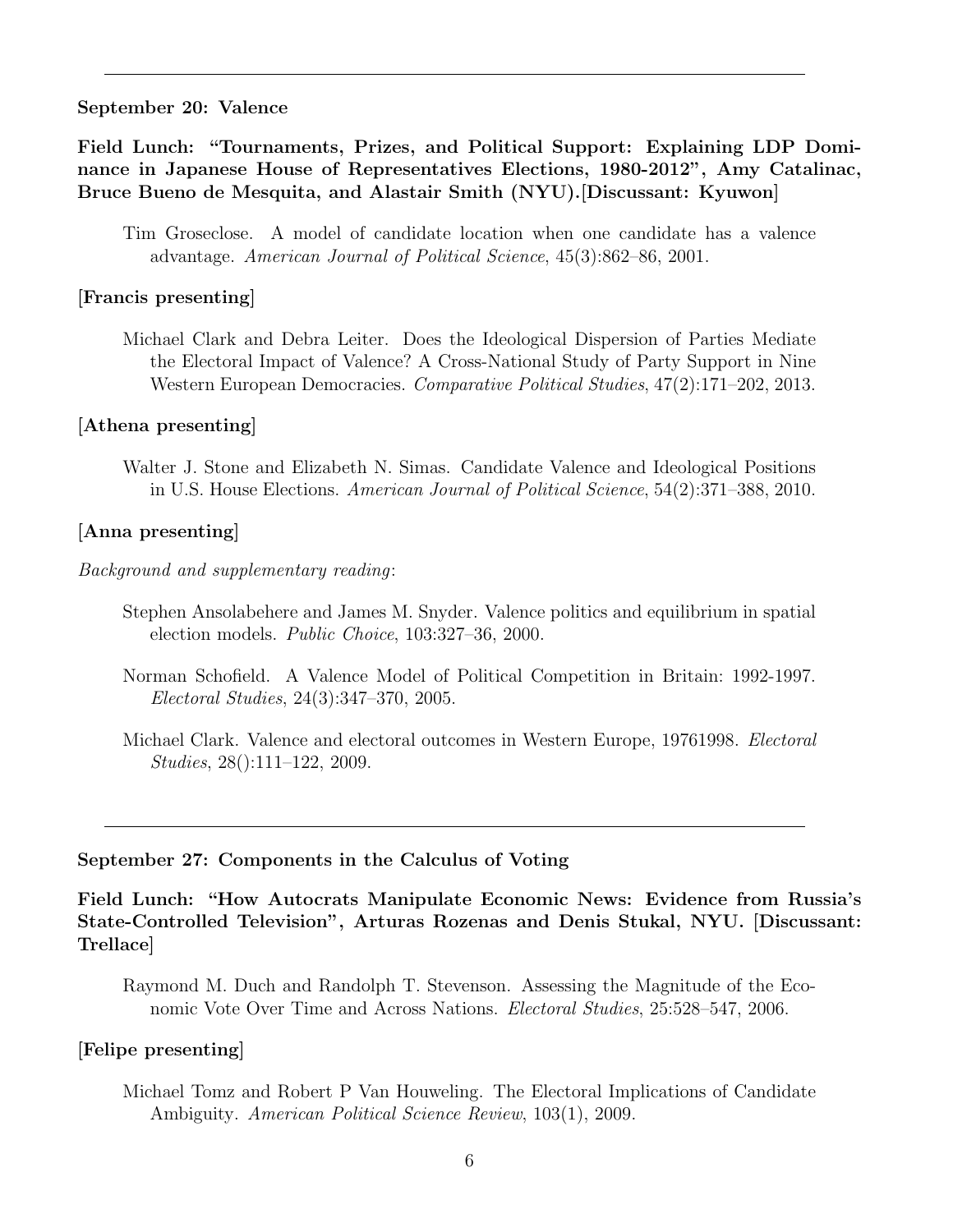# [Sophie presenting]

Kathleen Bawn and Zeynep Somer-Topcu. Government versus Opposition at the Polls: How Governing Status Affects the Impact of Policy Positions. American Journal of Political Science, 56(2):433–446, 2012.

### [Athena presenting]

Background and supplementary reading:

- James Lo, Sven-Oliver Proksch, and Jonathan B. Slapin. Ideological Clarity in Multiparty Competition: A New Measure and Test Using Election Manifestos. British Journal of Political Science, pages 1–20, 2014.
- Mark Andreas Kayser and Michael Peress. Benchmarking across Borders: Electoral Accountability and the Necessity of Comparison. American Political Science Review, 106(3), 2012.
- Susan C. Stokes. Public Opinion and Market Reforms: The Limits of Economic Voting. Comparative Political Studies, 29:499–519, 1996.
- G Bingham Powell Jr and Guy D Whitten. A Cross-national Analysis of Economic Voting: Taking Account of the Political Context. American Journal of Political Science, pages 391–414, 1993.
- Joshua Tucker. Regional Economic Voting: Russia, Poland, Hungary, Slovakia and Czech Republic, 1990-1999. Cambridge University Press, Cambridge, 2006.

### PART II: ELECTORAL SYSTEMS AND THEIR EFFECTS

#### October 4: On Election Campaigns

## Field Lunch: "Sons and Lovers: Political Stability in China and Europe before the Great Divergence", Yuhua Wang, Harvard University. [Discussant: Sophie]

Gary W. Cox. Centripetal and Centrifugal Incentives in Electoral Systems. American Journal of Political Science, 34(4):903–935, 1990.

### [Anna presenting]

- John Carey and Matthew Shugart. Incentives to Cultivate a Personal Vote: A Rank Ordering of Electoral Formulas. Electoral Studies, 14:417–39, 1995.
- Amy Catalinac. Positioning Under Alternative Electoral Systems: Evidence From Japanese Candidate Election Manifestos. American Political Science Review, forthcoming, 2017.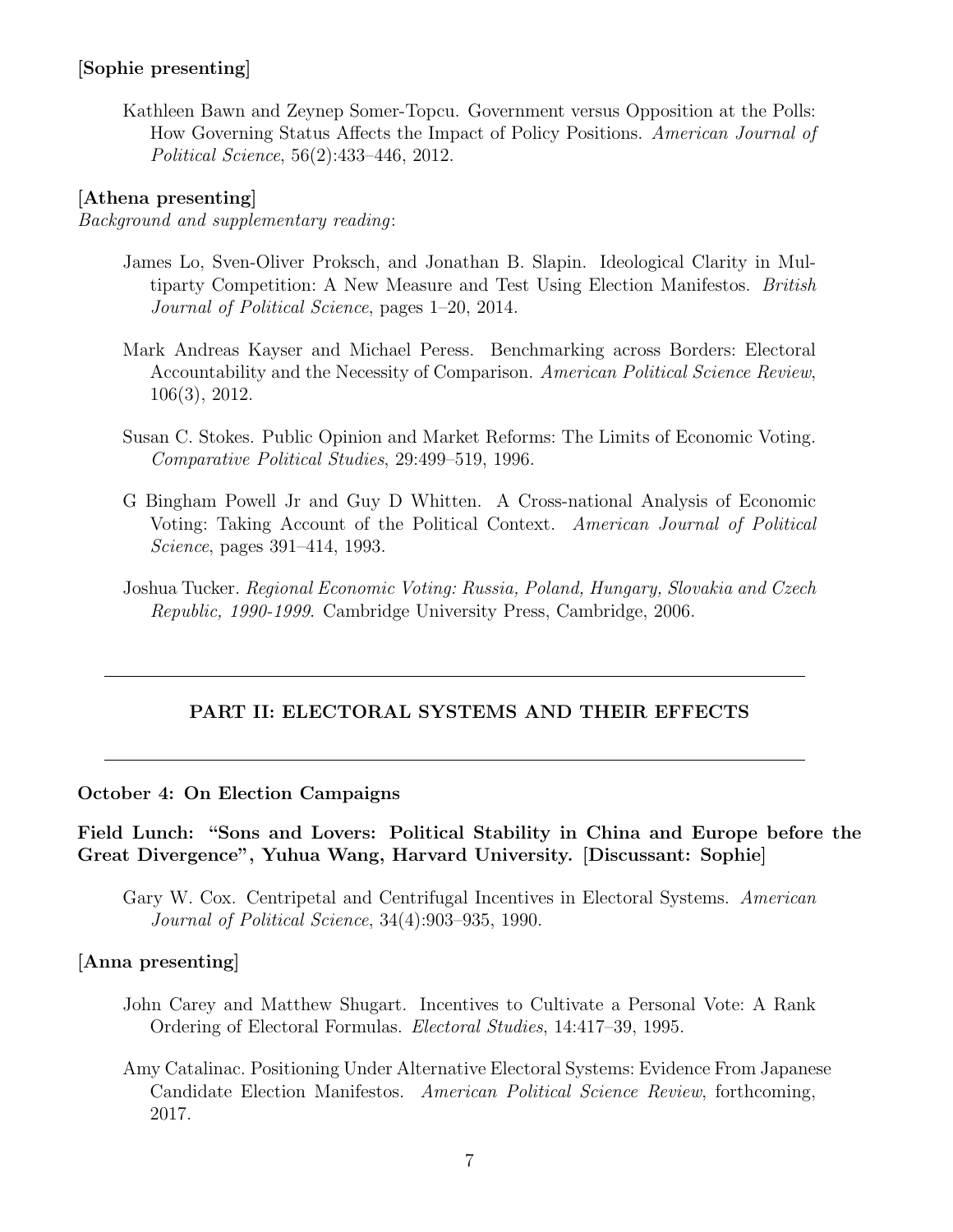Background and supplementary reading:

- Burt L. Monroe and Amanda G. Rose. Electoral Systems and Unimagined Consequences: Partisan Effects of Districted Proportional Representation. American Journal of Political Science, 46(1):67–89, 2002.
- Maurice Duverger. Political Parties. Wiley, New York, 1954.
- Gary W. Cox. Making Votes Count. Cambridge University Press, Cambridge, U.K., 1997.
- Kenneth Benoit and Michael Laver. Party Policy in Modern Democracies. Routledge, London, UK, 2006.
- B. Grofman and A. Lijphart. Electoral Laws and Their Political Consequences. Agathon Press, New York, 1986.
- Lawrence Ezrow. Parties' Policy Programmes and the Dog that Didn't Bark: No Evidence that Proportional Systems Promote Extreme Party Positioning. British Journal of Political Science, 38(3):479–497, 2008.
- John Huber. Measuring ethnic voting: Do proportional electoral laws politicize ethnicity? American Journal of Political Science, 56(4):986–1001, 2012.
- Jay K. Dow. Party-System Extremism in Majoritarian and Proportional Electoral Systems. British Journal of Political Science, 41(2):341–361, 2011.

### October 11: On Public Policy

# Field Lunch: "Exclusion by Elections: Inequality, Ethnic Identity, and Democracy", John Huber, Columbia University. [Discussant: Tine]

Torben Iversen and David Soskice. Electoral Institutions and the Politics of Coalitions: Why Some Democracies Redistribute More Than Others. American Political Science Review, 100(2):165–81, 2006.

### [Felipe presenting]

Jessica Fortin-Rittberger and Berthold Rittberger. Do electoral rules matter? Explaining national differences in women's representation in the European Parliament. European Union Politics, 15(4):496–520, 2014.

### [Athena presenting]

Frances Rosenbluth and Ross Schaap. The Domestic Politics of Banking Regulation. International Organization, 57(2):307–336, 2003.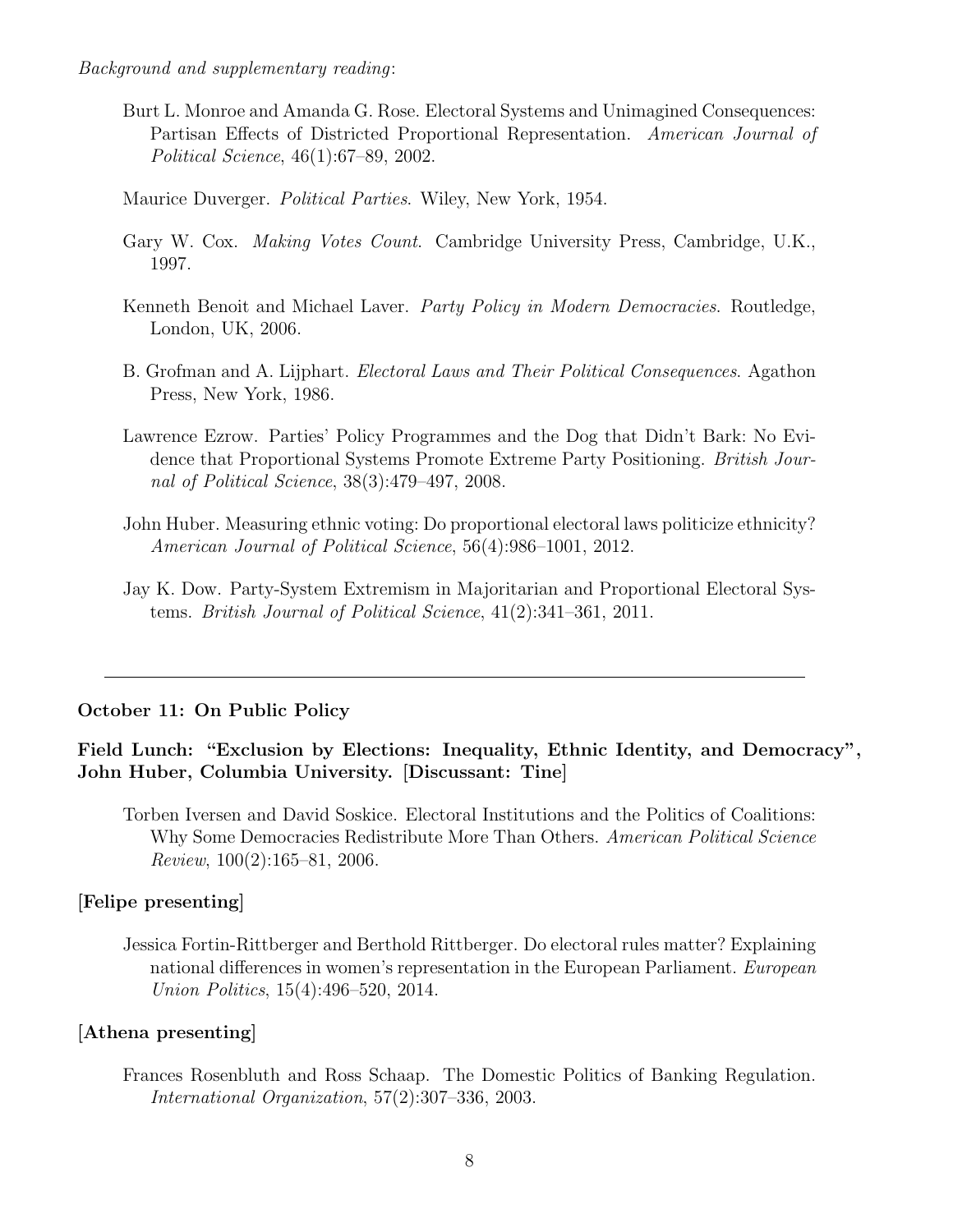# [Maria presenting]

Background and supplementary reading:

- Arend Lijphart. Patterns of Democracy: Government Forms and Performance in thirtysix Countries. Yale University Press, New Haven, 1999.
- Torsten Persson and Guido Tabellini. Political Economics. Explaining Economic Policy. MIT Press, 2002.
- Gian Maria Milesi-Ferretti, Robert Perotti, and Massimo Rostagno. Electoral Systems and the Composition of Public Spending. Quarterly Journal of Economics, 117:609– 57, 2002.
- Miriam Golden. Electoral Connections: The Effects of the Personal Vote on Political Patronage, Bureaucracy and Legislation in Postwar Italy. British Journal of Political Science, 33:189–212, 2003.
- Torsten Persson, Gerard Roland, and Guido Tabellini. Electoral Rules, Government Spending, and Parliamentary Democracy. Quarterly Journal of Political Science, 2:155–18, 2007.
- Alessandro Lizzeri and Nicola Persico. The Provision of Public Goods under Alternative Electoral Incentives. The American Economic Review, 91(1):225–239, March 2001.
- Frank C. Thames and Martin S. Edwards. Differentiating Mixed-Member Electoral Systems. Mixed-Member Majoritarian and Mixed-Member Proportional Systems and Government Expenditures. Comparative Political Studies, 39(7):905–927, 2006.

October 18: Endogeneity of Electoral Systems

Field Lunch: "Electoral Misconduct and Democratic Stability: Voting in Imperial and Weimar Germany", Volha Charnysh (Princeton University) and Daniel Ziblatt (Harvard). [Discussant: Francis]

Carles Boix. Setting the Rules of the Game: The Choice of Electoral Systems in Advanced Democracies. The American Political Science Review, 93(3):609–24, 1999.

### [Tine presenting]

Thomas R. Cusack, Torben Iversen, and David Soskice. Economic Interests and the Origins of Electoral Systems. The American Political Science Review, 101(3):373– 91, 2007.

#### [Trellace presenting]

Kenneth Benoit and Jacqueline Hayden. Institutional Change and Persistence: The Evolution of Poland's Electoral System, 1989-2001. The Journal of Politics, 66(2):396– 427, 2004.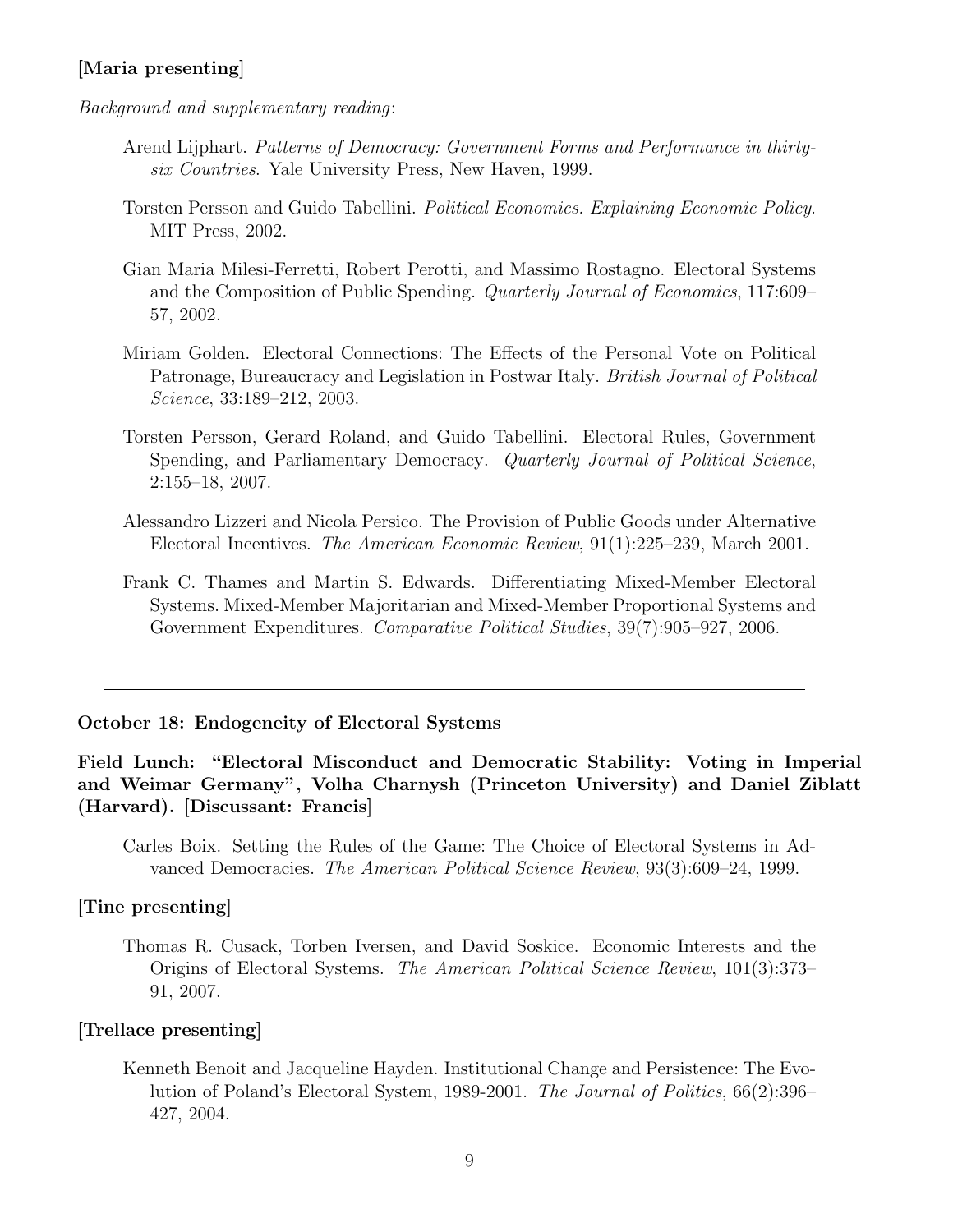# [Sophie presenting]

Background and supplementary reading:

- Andre Blais, Agnieszka Dobrzynska, and Indridi H. Indridason. To Adopt or Not to Adopt Proportional Representation: The Politics of Institutional Choice. British Journal of Political Science, 35(1):182–90, 2005.
- Kenneth Mori McElwain. Manipulating Electoral Rules to Manufacture Single-Party Dominance. American Journal of Political Science, 52(1):32–47, 2008.

### October 25: Mobilization and Turnout

### Field Lunch: "Can Good Politicians Compensate for Bad Institutions? Evidence from an Original Survey of Italian Mayors", Maria Cerrari, NYU. [Discussant: Aaron]

Gary Cox, Jon Fiva, and Daniel M. Smith. The Contraction Effect: How Proportional Representation Affects Mobilization and Turnout. The Journal of Politics, 78(4), 2016.

#### [Trellace presenting]

Andrew C. Eggers. Proportionality and Turnout: Evidence From French Municipalities. Comparative Political Studies, 48(2):135–167, 2014.

#### [Francis presenting]

Kentaro Fukumoto and Yusaku Horiuchi. Making Outsiders' Votes Count: Detecting Electoral Fraud through a Natural Experiment. American Political Science Review, 105(3):586–603, 2011.

#### [Felipe presenting]

Background and supplementary reading:

Kentaro Fukumoto and Yusaku Horiuchi. Identifying the effect of mobilization on voter turnout through a natural experiment. Electoral Studies, 44:192–202, 2014.

# PART III: LEGISLATIVE POLITICS

### November 1: Parties

Field Lunch: "The Effects of Supranational Integration on Political Extremism and Party-System Polarization", Hande Mutlu-Eren, NYU and Columbia. [Discussant: Anna]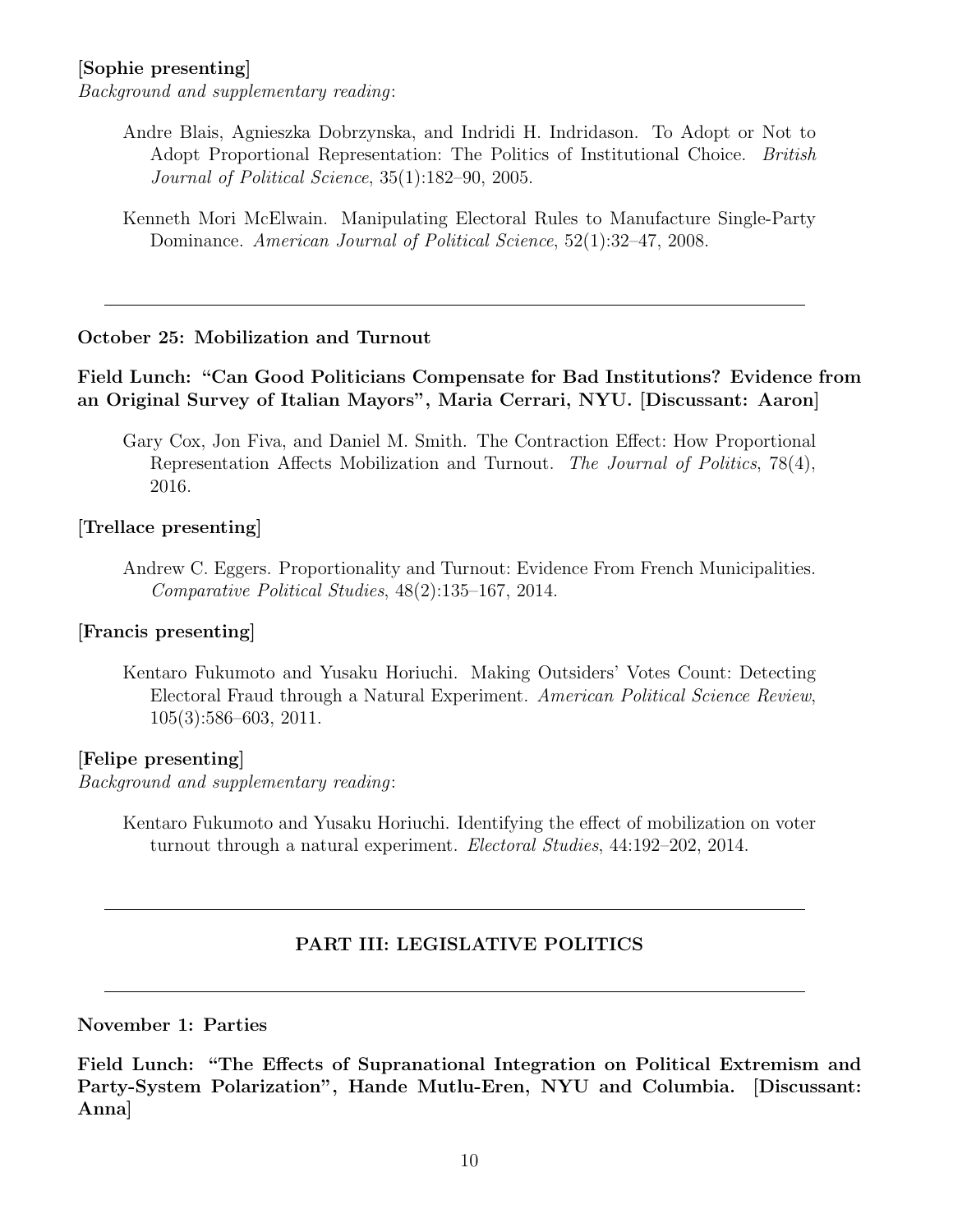James M. Sndyer and Michael M. Ting. An Informational Rationale for Political Parties. American Journal of Political Science, 46(1):90–110, 2002.

# [Sophie presenting]

John M. Carey. Competing Principals, Political Institutions, and Party Unity in Legislative Voting. American Journal of Political Science, 51(1):92–107, 2007.

# [Anna presenting]

Christopher Kam, W. T. Bianco, I. Sened, and R. Smyth. Ministerial Selection and Intraparty Organization in the Contemporary British Parliament. American Political Science Review, 104(2):289–306, 2010.

# [Kyuwon presenting]

Background and supplementary reading:

- Christopher J. Kam. Party Discipline and Parliamentary Politics. Cambridge University Press, New York, 2009.
- Daniel Diermeier and Razvan Vlailcu. Parties, Coalitions, and the Internal Organization of Legislatures. American Political Science Review, 105(2):359–80, 2011.

## November 8: Legislatures

# Field Lunch: "Origins of Early Democracy", Ali Ahmed and David Stasavage, NYU. [Discussant: Felipe]

Of the three papers assigned for today, we are going to go through the process that resulted in the acceptance of the first one, paying particular attention to the referee reports and authors' responses to these. In preparation, please read all the files in the folder entitled "Laver Benoit Arithmetic" on the course website.

- Michael Laver and Kenneth Benoit. The Basic Arithmetic of Legislative Decisions. American Journal of Political Science, 59(2):275–291, 2015.
- Torun Dewan and Arthur Spirling. Strategic Opposition and Government Cohesion in Westminster Democracies. American Political Science Review, 105(2):337–58, 2011.

# [Tine presenting]

Tanya Bagashka and Jennifer Hayes Clark. Electoral Rules and Legislative Particularism: Evidence from U.S. State Legislatures. American Political Science Review, 110(3):441–56, 2016.

# [Kyuwon presenting]

Background and supplementary reading: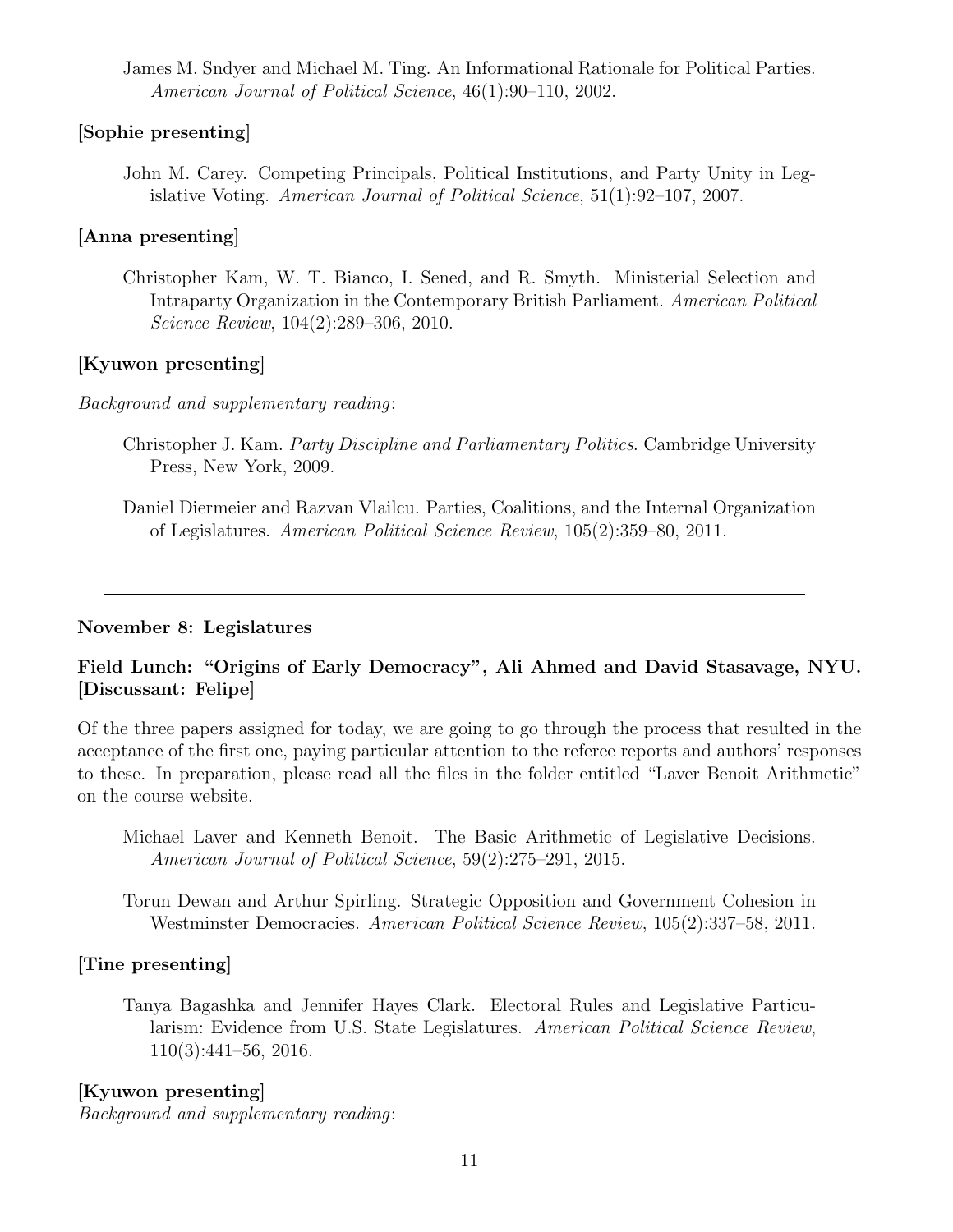- Shane Martin. Electoral Institutions, the Personal Vote, and Legislative Organization. Legislative Studies Quarterly, 36(3):339–61, 2011.
- Gary W. Cox and Matthew D. McCubbins. Legislative Leviathan. Party Government in the House. Cambridge University Press, New York, NY, 2nd edition, 2007.
- Ko Maeda. Determinants of opposition fragmentation: Parliamentary rules and opposition strategies. Party Politics, 21(5):763–74, 2015.

### PART IV: GOVERNANCE

### November 15: Cabinet Formation and Duration

### Field Lunch: "Democracy in Crisis", Adam Przeworski (NYU). [Discussant: Maria]

Lanny W. Martin and Randolph T. Stevenson. The Conditional Impact of Incumbency on Government Formation. American Political Science Review, 104(3):503–18, 2010.

#### [Tine presenting]

John D. Huber and Cecilia Martinez-Gallardo. Replacing Cabinet Ministers: Patterns of Ministerial Stability in Parliamentary Democracies. American Political Science Review, 102(2):169–80, 2008.

#### [Aaron presenting]

Daniel Diermeier and Randolph T. Stevenson. Cabinet Terminations and Critical Events. American Political Science Review, 94(3):627–40, 2000.

#### [Trellace presenting]

Background and supplementary reading:

- Michael Laver and Kenneth A. Shepsle. Making and Breaking Government. Cambridge University Press, 1996.
- Michael Laver. Models of government formation. Annual Review of Political Science,  $1(1):1-25$ , 1998.
- Kaare Strom, Wolfgang C. Muller, and Torbjorn Bergman, editors. Cabinets and Coalition Bargaining: the Democratic Life Cycle in Western Europe. Oxford University Press, Oxford, 2008.
- David P. Baron. A Spatial Bargaining Theory of Government Formation in Parliamentary Systems. American Political Science Review, 85(1):137164, 1991.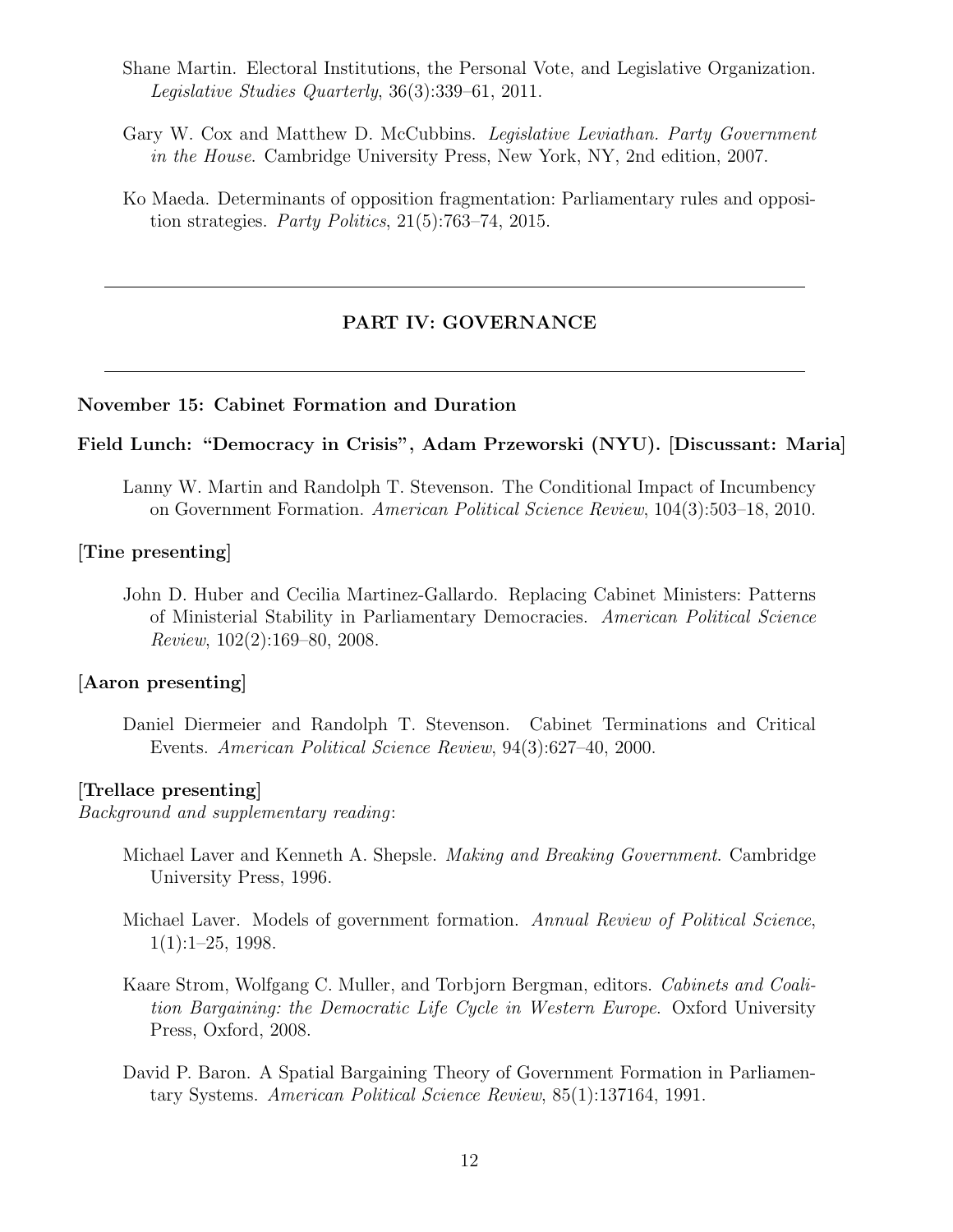- Josh Cutler, Scott De Marchi, Max Gallop, Florian M. Hollenbach, Michael Laver, and Matthias Orlowski. Cabinet Formation and Portfolio Distribution in European Multiparty Systems. British Journal of Political Science, 46:31–43, 2014.
- Samuel Berlinski, Torun Dewan, and Keith Dowding. The Impact of Individual and Collective Performance on Ministerial Tenure. The Journal of Politics, 72(2):559– 571, 2010.
- Zeev Maoz and Zeynep Somer-Topcu. Political Polarization and Cabinet Stability in Multiparty Systems: A Social Networks Analysis of European Parliaments, 194598. British Journal of Political Science, 40(4):805–33, 2010.
- Tomoko Matsumoto and Michael J. Laver. Public opinion feedback between elections, and stability of single-party majority governments. Electoral Studies, 40:308–14, 2015.

### November 29: Delegation and Policymaking

# Field Lunch: "Institutional Foundations of Coalition Governance", Mik Laver and Tiberiu Dragu (NYU). [Discussant: Athena]

Lanny M. Martin and George Vanberg. Parties and Policymaking in Multiparty Governments: The Legislative Median, Ministerial Autonomy, and the Coalition Compromise. American Journal of Political Science, 58(4):979–96, 2014.

#### [Aaron presenting]

Royce Carroll and Gary W. Cox. Shadowing Ministers: Monitoring Partners in Coalition Governments. Comparative Political Studies, 45(2):220–236, 2012.

### [Maria presenting]

George Tsebelis. Decision Making in Political Systems: Veto Players in Presidentialism, Parliamentarism, Multicameralism and Multipartyism. British Journal of Political Science, 25(3):289–325, 1995.

### [Francis presenting]

Background and supplementary reading:

Philip Keefer and David Stasavage. The Limits of Delegation: Veto Players, Central Bank Independence, and the Credibility of Monetary Policy. American Political Science Review, 97(3):407–423, 2003.

### December 6: Portfolio Allocation

### Field Lunch: not scheduled